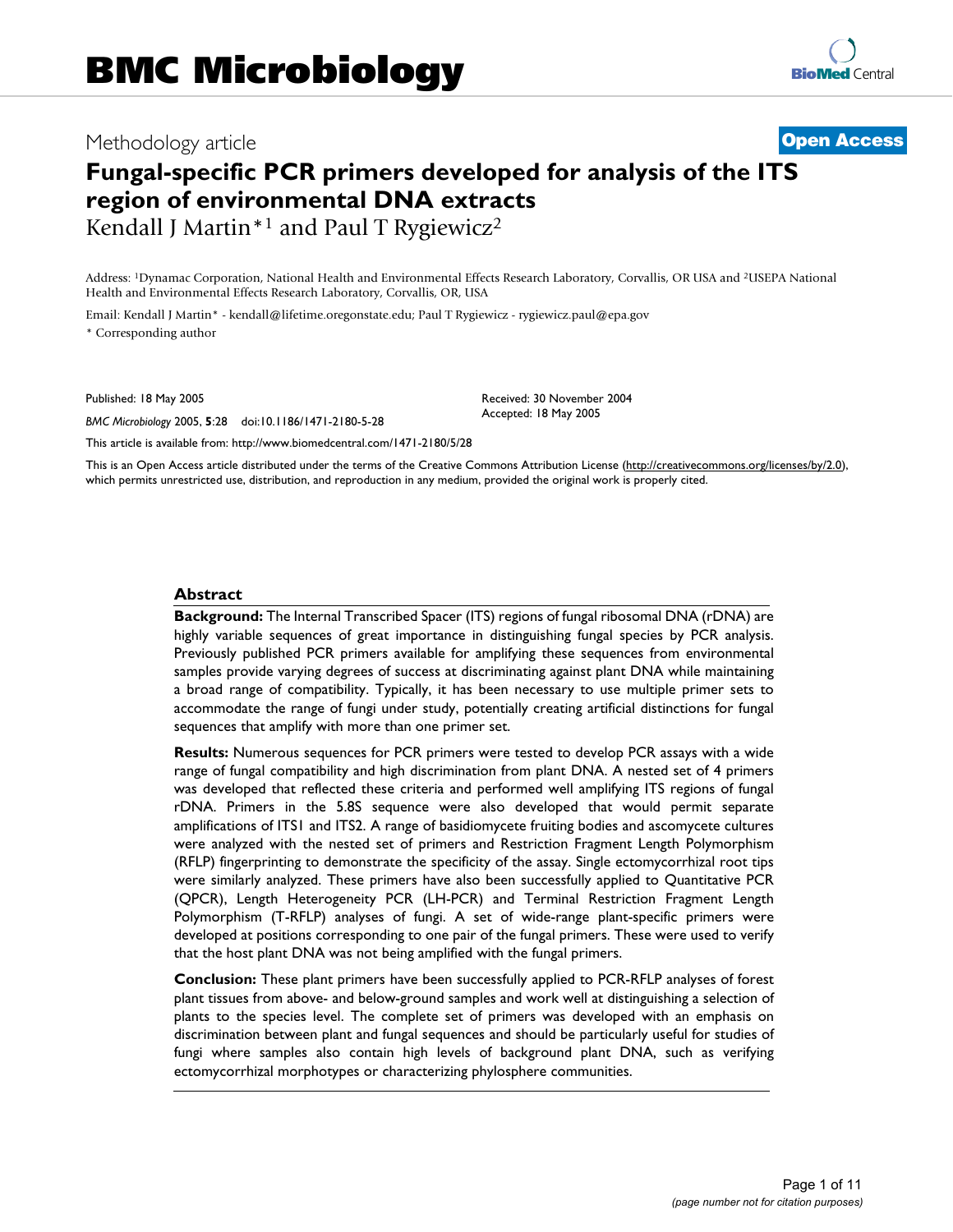# **Background**

Studies of fungi (Kingdom Eumycota) in natural environments often require simultaneous analysis of a broad taxonomic range. For instance, the fungi forming ectomycorrhizal symbioses number over 5000 species [1]. Analysis of natural ectomycorrhizal fungal communities traditionally has been a laborious, highly-skilled process with heavy reliance on gross morphological characterization of the ectomycorrhizal root-tips. The laborious nature of microscopic analysis and identification is the driving force behind developing such methods as molecular verification of identified morphotypes by means of PCR-RFLP [2]. Analysis of natural populations of ectomycorrhizas requires high rates of sampling because of the high number of fungal species involved and the high spatial variability observed in natural systems [3,4]. Primers allowing simultaneous analysis of all the fungal phyla which are involved in ectomycorrhizal symbioses would be a useful tool in studying the ecology of these fungi. Of particular interest for such work is the division Dikaryomycota, which includes the subdivisions Basidiomycotina and Ascomycotina, and encompasses all ectomycorrhizal fungi [1].

The earliest PCR primers to gain wide acceptance for work with fungal Internal Transcribe Sequences (ITS) were "ITS1" and "ITS4" which amplify the highly variable ITS1 and ITS2 sequences surrounding the 5.8S-coding sequence and situated between the Small SubUnit-coding sequence (SSU) and the Large SubUnit-coding sequence (LSU) of the ribosomal operon [5]. These primers amplify a wide range of fungal targets and work well to analyze DNA isolated from individual organisms, but do not exclude effectively the plant host sequences in mixed, phytosphere DNA extracts typical of studies of plant-associated microbiota. Subsequently, the plant-excluding primers ITS1-F and ITS4-B came into wide use for analyses of fungal ITS sequences, but these primers were "intended to be specific to fungi and basidiomycetes, respectively" [6]. We present here a suite of primers designed to amplify Dikaryomycota efficiently, requiring little optimization for use in the hands of even relatively untrained operators.

In addition to the increased efficiency needed for wellestablished methods such as PCR-RFLP analyses of single fungal species [7], robust primers are needed for newer molecular methods currently used to characterize microbial communities: Length Heterogeneity PCR (LH-PCR) [8], high-throughput sequencing [9], and Terminal Restriction Fragment Length Polymorphism (T-RFLP) [10]. LH-PCR is a reliable and effective approach to analyze targets with high variability in overall length. In T-RFLP analyses, as with LH-PCR, a fluorescent label on the PCR primer is used for detection, but in this case only the primer-terminal fragments of restriction digested PCR products are detected. These fragments contain the labelled primer and extend to the first instance of a restriction site for the enzyme used. With increased access to capillary-electrophoresis instruments capable of high resolution discrimination of oligonucleotide lengths, these methods have become both rapid and reliable. Such methods enable rapid analysis of environmental samples and can provide extensive data on microbial communities as defined or restricted by the specificity range of primers used. These data include both relative abundances of dominant microbial phylotypes and characteristic PCRproduct or TRF (terminal restriction fragment) sizes for these phylotypes. For comparison of fungal communities, either method provides a relatively complete, cultureindependent analysis. Additionally, where the effort is justified, identified phylotypes subsequently can be taxonomically characterized (by applying sequence analysis to amplified targets) with the advantage that resources can be focused on phylotypes that are most important to the study at hand. Terminal restriction fragment sizes also can be compared to a database of theoretical restriction fragments derived from sequence information to approximate taxonomic identity [11,12].

While LH-PCR or T-RFLP gives an estimate of relative abundance of phylotypes in a community, quantitative PCR (QPCR) gives an overall quantification for the target sequence which can then be subdivided mathematically to provide an estimate of absolute population level for individual phylotypes. Higuchi *et al.* [13,14] developed a method for real-time detection of PCR products to quantify sample target sequences based on fluorescence of the intercalating dye ethidium bromide, and numerous companies now offer kits for such quantification using SYBR Green I (Invitrogen Life Technologies, Carlsbad, CA) as the intercalating dye. Most of these instruments now include the ability to perform a melting curve analysis on the PCR product after quantification [15], which partially ameliorates uncertainty arising from the inability of the dye to distinguish target amplicons from non-target PCR products.

We describe a set of primers which performs well in all of these analytical approaches. This characteristic of wide applicability to studies of Dikaryomycota from diverse environmental samples, particularly those with significant plant tissue content, lends a degree of interoperability between analytical approaches. For instance, real-time PCR analysis of samples can guide the choice of cycle numbers for LH-PCR or T-RFLP reactions which are sensitive to late stage PCR. This is important for comparing data between more established approaches and newer methods coming into popular use.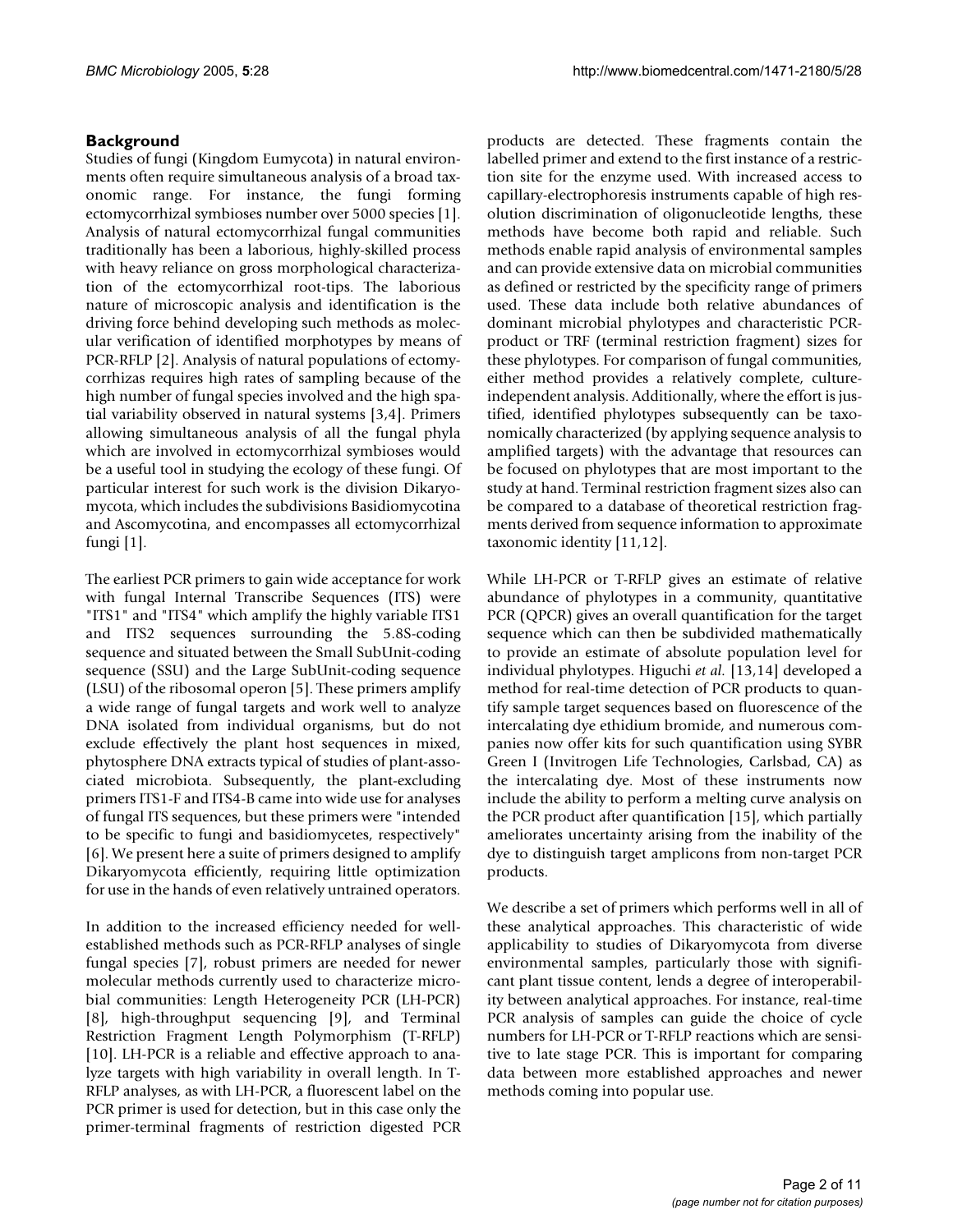

# Diagram of primer locations in the **Figure 1** ribosomal cassette consisting of SSU, ITS1, 5.8S, ITS2, and LSU rDNA

**Diagram of primer locations in the ribosomal cassette consisting of SSU, ITS1, 5.8S, ITS2, and LSU rDNA**. Primers are positioned above (forward primers) or below (reverse) their sequence positions. ITS1, ITS2, ITS3, and ITS4 from White *et al*. [5], primers ITS8mun, ITS9mun, ITS10mun, NL5mun, NL6Amun, NL6Bmun, NL8mun from Egger [16], primers ITS1-F, ITS4-B from Gardes and Bruns [6] and the remaining primers (NSA3, NSI1, 58A1F, 58A2F, 58A2R, NLB4, NLC2) from this study. Scale is in base pairs according to the extension of the Gargas and DePriest [23] nomenclature system described in this study.

# **Results and discussion**

# *Initial work with fungal PCR*

We began investigating fungal ITS primers using ITS1-F as the forward primer situated at the 3' end of SSU and ITS4- B as the reverse primer in the 5' section of LSU [6]. These primers amplify the entire ITS region (Figure 1). The reverse primer, ITS4-B, was not intended to amplify ascomycete targets, however, and based on sequence comparisons, it appears that it can be a poor match to many basidiomycetes. We also investigated reverse primers in the 5' section of LSU developed by Egger [16]. These primers separately amplify Ascomycetes and Basidiomycetes. All of these primers have strong positive attributes, but since our morphological analysis of ectomycorrhizal root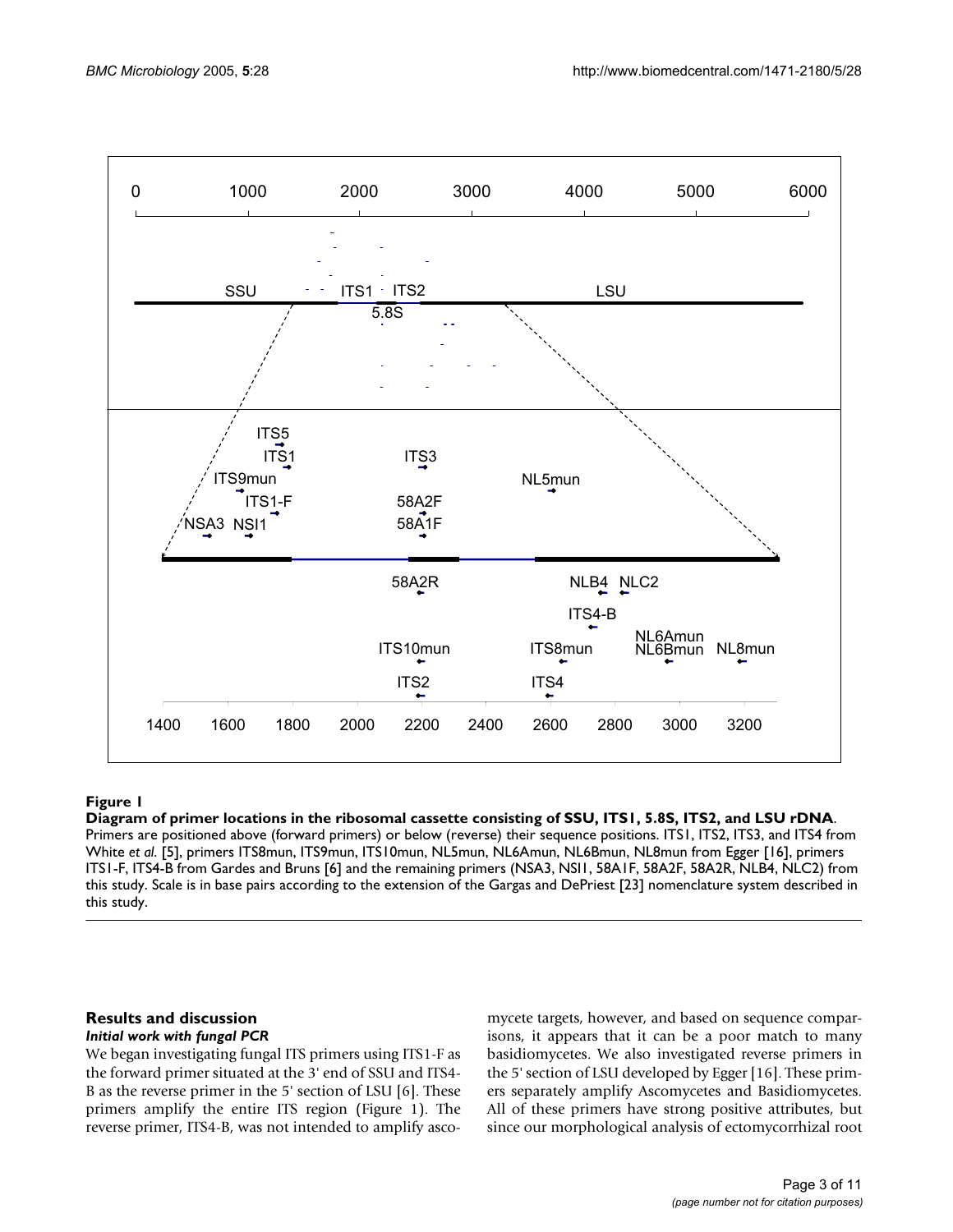| <b>Name</b>           | Sequence (5' to 3')           | <b>Nomenclature</b> | <b>Bases</b> | Тm |
|-----------------------|-------------------------------|---------------------|--------------|----|
| NSA3                  | AAACTCTGTCGTGCTGGGGATA        | nu-SSU-1543-5'      | 22           | 67 |
| <b>NSII</b>           | GATTGAATGGCTTAGTGAGG          | nu-SSU-1671-5'      | 20           | 59 |
| 58A1F                 | <b>GCATCGATGAAGAACGC</b>      | nu-5.8S-2206-3'     | 17           | 61 |
| 58A2F                 | ATCGATGAAGAACGCAG             | nu-5.8S-2208-3'     | 17           | 57 |
| 58A2R                 | <b>CTGCGTTCTTCATCGAT</b>      | nu-5.8S-2192-5'     | 17           | 57 |
| NLB3                  | <b>GGATTCTCACCCTCTATGA</b>    | nu-LSU-2754-5'      | 19           | 56 |
| NLB4                  | <b>GGATTCTCACCCTCTATGAC</b>   | nu-LSU-2755-5'      | 20           | 57 |
| NLC <sub>2</sub>      | <b>GAGCTGCATTCCCAAACAACTC</b> | nu-LSU-2821-5'      | 22           | 67 |
| Plant control primers |                               |                     |              |    |
| <b>NSIP</b>           | <b>GATTGAATGATCCGGTGAAG</b>   | PC-nu-SSU-1671-5'   | 20           | 62 |
| <b>NLBP</b>           | <b>GCTGTCACCCTCTCAGGC</b>     | PC-nu-LSU-2755-5'   | 18           | 64 |

| Table 1: Sequence characteristics of primers developed in this study. |  |  |
|-----------------------------------------------------------------------|--|--|
|                                                                       |  |  |

Sequences are all listed 5' to 3' for the oligonucleotides. Nomenclature after Gargas and DePriest [23] as extended in this study. Tm is calculated by nearest neighbour method as an on-line service provided by Sigma-Genosys (The Woodlands, TX).

tips did not distinguish between Ascomycetes and Basidiomycetes, we developed primers that were capable of amplifying all Dikaryomycota simultaneously.

Initially, we approached our goal of a reliable PCR amplification broadly targeting Dikaryomycota by developing a primer (NLB3) which works well with ITS1-F and is close to the annealing site for ITS4-B. The ITS1-F/NLB3 primer pair effectively excludes plant sequences, amplifies basidiomycete targets, and additionally, amplifies ascomycete targets. We found, however, that ITS1-F apparently caused spurious product bands from low concentration (single root tip) DNA extracts of our ectomycorrhizas. The source of these bands was verified by reamplification with ITS1- F alone. The ITS1-F/NLB3 primer pair has been shown to be suitable for mycorrhizal applications in another laboratory [[17\]](#page-9-0).

# *Fungal ITS primer development*

In order to obtain a cleaner product for restriction, we developed an alternative to ITS1-F, resulting in a primer pair which shows greater specificity to the intended fungal ribosomal target (Figure 1). We also developed a robust pair of Dikaryomycota-specific primers (NSA3/NLC2) that could serve as first round primers in nested-PCR reactions with annealing sites outside those for a second pair of Dikaryomycota-specific primers (NSI1/NLB4). We have used this nested reaction extensively for PCR-RFLP work with ectomycorrhizal root tips. The NLB4 primer is identical to the NLB3 primer except that it has one additional base at the 3' end (see Table 1) and has a slightly higher calculated melting temperature.

Additional primer development allowing for separate amplification of ITS1 and ITS2 produced a final suite of 6 primers (see Table 1, Figure 1) specific to Dikaryomycota: outer nested-PCR primers (NSA3/NLC2), a pair of primers that amplify both ITS regions (NSI1/NLB4) and forward (58A1F, 58A2F) and reverse (58A2R) primers in the 5.8S sequence (overlapping with ITS3/ITS2 of White *et al.* [5]) for amplification of internal transcribed spacers ITS2 and ITS1, respectively. The outer nested-PCR primers (NSA3/NLC2) work well with all other fungal primer pairs (Figure 1) in this suite and provide greater sensitivity and specificity (and can be used to verify the identity of the product). Two primers specific to Plantae were also developed (NSIP/NLBP), and for our research can be used to verify that fungal PCR product is not contaminated by plant sequences (Table 1, Figure 2 and see Additional File 1). These primers are situated at the best estimate of the positions homologous to the fungal primers, NSI1 and NLB4, by multiple sequence alignment. The plant primers have been applied successfully to LH-PCR and PCR-RFLP analyses of forest plant tissues from above- and belowground samples and work well at discriminating a representative sampling of plants from a forest in the Cascade Mountains in Oregon USA to the species level. Length heterogeneity was sufficient to distinguish more than 20 understory species (data not shown) in an oldgrowth Douglas-fir forest *(Pseudotsuga menziesii* (Mirbel) Franco), but the conifers [Douglas-fir, silver fir (*Abies amabilis* (Dougl.) Forbes), and hemlock (*Tsuga heterophylla* (Raf.) Sarg.)] required PCR-RFLP to obtain species level identification.

To ensure that the suite of fungal primers was amplifying the intended target sequences, fungal PCR products were verified in three ways. Firstly, PCR-RFLP patterns obtained under the current PCR protocol were compared to known patterns derived from sequences for the *Saccharomyces cerevisiae* ribosomal operon (SCYLR154C, Z73326, *S. cerevisiae* chromosome XII) using three restriction enzymes to ensure that fidelity was maintained. Secondly, PCR-RFLP patterns for ITS1 or ITS2 PCR reactions were checked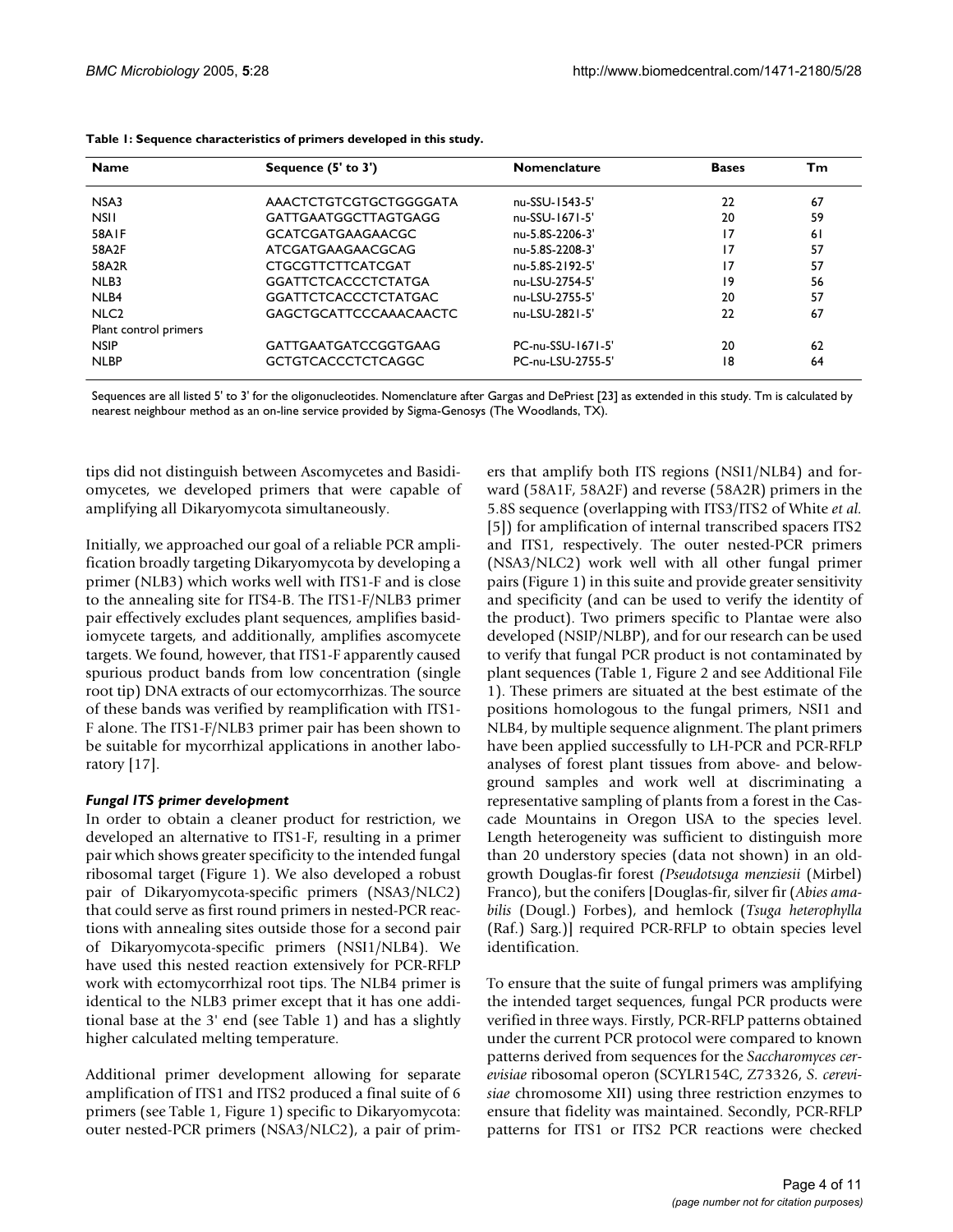| Accession            | 18S                       |                  |                                             | NSA3             | 3'                    | ⋗      |    |               | <b>NSI1</b>      |               | $3'$ $\geq$                 | Species                 | Cluster                 |
|----------------------|---------------------------|------------------|---------------------------------------------|------------------|-----------------------|--------|----|---------------|------------------|---------------|-----------------------------|-------------------------|-------------------------|
| Number               | Genus                     | Species          | A A A C T C T G T C G T G C T G G G G A T A |                  |                       |        |    |               |                  |               | GATTGAATGGCTTAGTGAGG        | per cluster number      |                         |
| AY771609             | Clitocybe                 | candicans        |                                             |                  |                       |        |    |               |                  |               |                             | 126                     | 1                       |
| GG18SRRN1Gomphidius  |                           | oregonensis      |                                             |                  |                       |        |    |               |                  |               |                             | 126                     | 1                       |
| AY752965             | Hygrocybe                 | conica           |                                             |                  |                       |        |    |               |                  |               |                             | 126                     | 1                       |
| RZSW1S               | Rhizoctonia               | zeae             |                                             |                  |                       |        |    |               |                  |               |                             | 126                     | 1                       |
| AY154716             | Alternaria                | solani           |                                             |                  |                       |        |    |               |                  | C             |                             | 108                     | 2                       |
| LD04205              | Leptosphaeria             | doliolum         |                                             |                  |                       |        |    |               |                  |               |                             | 108                     | $\overline{\mathbf{c}}$ |
| PH43458              | Pleospora                 | herbarum         |                                             |                  |                       |        |    |               |                  | $\frac{C}{C}$ |                             | 108                     | $\overline{\mathbf{c}}$ |
| TGU42663             | Tuber                     | gibbosum         |                                             |                  |                       |        |    |               |                  | C             |                             | 108                     | $\overline{c}$          |
| AY198398             | Candida                   | glabrata         |                                             |                  |                       |        |    |               |                  |               |                             | 52                      | 3                       |
| AY218892             | Saccharomyces             | cerevisiae       | $\frac{c}{c}$                               |                  |                       |        |    |               |                  |               |                             | 52                      | 3                       |
| AF026621             | Scleroderma               | citrina          | $\mathsf{C}$                                |                  |                       |        |    |               |                  |               |                             | 52                      | 3                       |
| ELU45441             | Elaphomyces               | leveillei        | С                                           |                  |                       |        |    |               |                  | C             |                             | 37                      | $\overline{4}$          |
| AF245232             | Penicillium               | rugulosum        | C                                           |                  |                       |        |    |               |                  | C             |                             | 37                      | 4                       |
| RGSRSRNA             | Rhodosporidium            | toruloides       |                                             | Α                |                       |        |    |               |                  |               |                             | 30                      | 5                       |
| AB021694             | Sporidiobolus             | pararoseus       |                                             | Α                |                       |        |    |               |                  |               |                             | 30                      | 5                       |
| AF18SRR2             | Aspergillus               | flavus           | C                                           |                  |                       |        |    |               |                  | C G           |                             | 23                      | 6                       |
| VCU42644             | Verpa                     | conica           |                                             |                  |                       |        |    |               | G                | C             |                             | 11                      | 7                       |
| AF334938             | Tyromyces                 | chioneus         |                                             |                  |                       |        |    |               |                  |               | A                           | 9                       | 8                       |
| SC18SRRN             | Suillus                   | cavipes          |                                             |                  |                       |        |    | C             |                  |               |                             | $\overline{7}$          | 9                       |
| TTO496252            | Taphrina                  |                  | C                                           | Α                |                       |        |    |               |                  |               |                             | 5                       | 10                      |
| TCV12MO              |                           | tosquinetii      | т                                           |                  |                       |        |    |               |                  |               |                             | 4                       | 11                      |
|                      | Rhizoctonia               | solani           |                                             |                  |                       |        |    |               |                  |               |                             |                         |                         |
| AY584734             | Olpidium                  | bornovanus       | TCA                                         | A                |                       |        |    |               |                  | TCCG          | A                           | $\overline{\mathbf{4}}$ | 12                      |
| AY126955             | Dawsonia                  | longifolia       | <b>TCA</b><br>т                             |                  |                       |        |    |               |                  |               | Α                           | 51                      | 57                      |
| AY126966             | Pogonatum                 | cirratum         | T<br><b>TCA</b>                             | A                |                       |        |    |               |                  | <b>TCCG</b>   | A                           | 51                      | 57                      |
| TLA239055            | Treubia                   | lacunosa         | T<br><b>TCA</b>                             | A                |                       |        |    |               |                  | <b>TCCG</b>   | A                           | 51                      | 57                      |
| AY497565             | Liagora                   | boergesenii      | Α<br>A                                      |                  |                       |        |    |               |                  |               |                             | 32<br>32                | 58<br>58                |
| AY497577             | Yamadaella                | caenomyce        |                                             |                  | <b>NSIP</b>           |        |    |               |                  |               | <b>GATTGAATGATCCGGTGAAC</b> |                         |                         |
|                      |                           |                  |                                             |                  |                       |        |    |               |                  |               |                             |                         |                         |
|                      |                           | Accession        |                                             | 5.8S             | $58A2R \triangleleft$ |        |    | CGATGAAGAACGC |                  |               |                             | Species                 | Cluster                 |
|                      |                           | Number           | Genus                                       | Species          |                       |        |    |               |                  |               | 58A1F                       | per cluster number      |                         |
|                      |                           | AF165922         | Glomus                                      | brasilianum      |                       |        |    |               |                  |               |                             | 460                     | 1                       |
|                      |                           | AY373922         | Penicillium                                 | lividum          |                       |        |    |               |                  |               |                             | 460                     | 1                       |
|                      |                           | AF374717         | Pisolithus                                  | tinctorius       |                       |        |    |               |                  |               |                             | 460                     | 1                       |
|                      |                           | AF444442         | Cryptococcus                                | cellulolyticus   |                       |        |    |               |                  |               |                             | 460                     | 1                       |
|                      |                           | RSRRITSA         | Rhizopogon                                  | subcaerulescens  |                       |        |    |               |                  |               |                             | 460                     | 1                       |
|                      |                           | CGE510274        | Cenococcum                                  | geophilum        |                       |        |    |               | ٠                |               |                             | 22                      | 2                       |
|                      |                           | AY826767         | Septoria                                    | glycines         |                       |        |    |               |                  |               |                             | 22                      | $\overline{2}$          |
|                      |                           | AF270781         | Pisolithus                                  | sp               |                       |        |    | G             |                  |               |                             | $\overline{2}$          | 3                       |
|                      |                           | AF333489         | Phakopsora                                  | pachyrhizi       |                       |        |    |               | Α                |               |                             | 1                       | 6                       |
|                      |                           | AF401156         | Acer                                        | macrophyllum     |                       |        |    |               |                  |               |                             | 75                      | 9                       |
|                      |                           | AF041353         | Pseudotsuga                                 | menziesii        |                       |        |    |               | ד                |               |                             | 75                      | g                       |
|                      |                           | <b>BFO491208</b> | Begonia                                     | formosana        |                       |        |    |               |                  |               |                             | 68                      | 10                      |
|                      |                           | AB162910         | Chlorella                                   | vulgaris         |                       |        |    |               |                  |               |                             | 68                      | 10                      |
|                      |                           | AF401149         | Acer                                        | decandrum        |                       |        |    |               |                  |               |                             | 1                       | 11                      |
| Accession            | 28S                       |                  | $\mathbf{3}$                                | NLB4             |                       |        | 3' |               | NLC <sub>2</sub> |               |                             | Species                 | Cluster                 |
| Number               | Genus                     | Species          | GTCATAGAGGGTGAGAATCO                        |                  |                       |        |    |               |                  |               | GAGTTGTTTGGGAATGCAGCTC      | per cluster number      |                         |
| AF433107             | Aspergillus               | elegans          |                                             |                  |                       |        |    |               |                  |               |                             | 494                     | 1                       |
| AF335451             | <b>Boletus</b>            | mirabilis        |                                             |                  |                       |        |    |               |                  |               |                             | 494                     | 1                       |
| AY394919             | Cenococcum                | geophilum        |                                             |                  |                       |        |    |               |                  |               |                             | 494                     | 1                       |
| AF325292             | Lactarius                 | torminosus       |                                             |                  |                       |        |    |               |                  |               |                             | 494                     | 1                       |
| SCRRM01              | Saccharomyces             | cerevisiae       |                                             |                  |                       |        |    |               |                  |               |                             | 494                     | 1                       |
| AF130379             | Fusarium                  | dimerum          | $\overline{c}$                              |                  | GC                    |        | A  |               |                  |               | T                           | 76                      | $\overline{\mathbf{2}}$ |
| AF049176             | Verticillium              | lecanii          | $\mathbf{C}$                                |                  | GC                    |        | A  |               |                  |               | T                           | 76                      | $\overline{2}$          |
| AY612800             | <b>Boletus</b>            | bicolor          | G                                           |                  |                       |        |    |               |                  |               |                             | 49                      | 3                       |
| AF071536             | Suillus                   | sinuspaulianus   | G                                           |                  |                       |        |    |               |                  |               |                             | 49                      | 3                       |
| AF275540             | Microascus                | giganteus        | $\mathbf C$<br>$\mathbf C$                  |                  | GC                    |        | A  |               |                  |               | T                           | 19                      | 4                       |
| AY216676             | Aspergillus               | ustus            | G                                           |                  |                       |        |    |               |                  |               |                             | 20                      | 5                       |
| AF042571             | Russula                   | earlei           |                                             |                  |                       |        |    |               |                  |               |                             | 11                      | 7                       |
| AF042622             | Suillus                   | luteus           | G                                           | С                |                       |        |    |               |                  |               |                             | 7                       | 8                       |
| AF506462             | Russula                   | nauseosa         | с                                           |                  |                       |        |    |               |                  |               |                             | 7                       | 9                       |
| AF291349             | Myxarium                  | arilletii        |                                             |                  |                       |        |    |               |                  |               |                             | 7                       | 10                      |
| AB027371             | Cordyceps                 | kanzashiana      | $\mathsf{C}$<br>C                           |                  | GC                    | G      | Α  |               |                  |               | C                           | 4                       | 11                      |
| AY612804             | <b>Boletus</b>            | subvelutipes     | GC                                          |                  |                       |        |    |               |                  |               |                             | 4                       | 13                      |
| AF479200             | Abelia                    | triflora         | C<br>GG                                     |                  | GC                    | G      |    |               |                  |               | с                           | 93                      | 62                      |
| AF297535             | Cornus                    | mas              | $\mathbf C$<br>GG                           |                  | GC                    | G      |    |               |                  |               | $\mathbf C$                 | 93                      | 62                      |
| AF479183             | Helianthus                | annuus           | $\mathbf C$<br>GG                           |                  | GC                    | G      |    |               |                  |               | $\mathbf C$                 | 93                      | 62                      |
| AY056503             | Thuia                     | plicata          | $\overline{C}$<br>GG                        |                  | GC                    | Ġ      |    |               |                  |               | C                           | 93                      | 62                      |
| AF389239             | Aextoxicon                | punctatum        | C<br>G                                      |                  | GC                    | G      |    |               |                  |               | C                           | 43                      | 63                      |
| SA25SR               | <b>Sinapis</b>            | alba             | $\mathbf C$<br>Ġ                            |                  | GC                    | Ġ      |    |               |                  |               | C                           | 43                      | 63                      |
| AY056502             | Larix                     | leptolepis       | C<br>ТG                                     | c                | GC                    | G      |    |               |                  |               | С                           | 9                       | 64                      |
| AY189036             | Aralidium                 | pinnatifidum     | C<br>ТG                                     |                  | GC                    | G      |    |               |                  |               | c                           | 7                       | 65                      |
| AAU90690<br>AGU90683 | Araucaria<br><b>Abies</b> | araucana         | $\overline{c}$<br>GG<br>C<br>ТG             | т                | GC<br>GC              | G<br>G |    |               |                  |               | C<br>A                      | 6<br>4                  | 66<br>67                |
|                      |                           | grandis          |                                             | TGTCACCCTCTCAGGC | N                     |        |    |               |                  |               |                             |                         |                         |
|                      |                           |                  |                                             |                  |                       |        |    |               |                  |               |                             |                         |                         |

#### **Figure 2**

**Multiple alignments of published sequences for the primer sites**. Primer sequence alignments are depicted with consensus bases blank and mismatch bases noted. The six bases at the 3' end of the primers are highlighted yellow. "Clusters" were created by sorting the sequences in Excel and grouping identical sequences. "Species per cluster" numbers indicate the number of species with that mismatch pattern. Only one sequence per species was included in the alignment (final totals of: 584 species for 18S, 633 species for 5.8S, and 943 species for 28S). The "Cluster number" is a sequential numbering of clusters in order of descending "Species per cluster" with sequences from the EMBL Fungal database numbered before sequences from the EMBL Plant database (the latter are presented in green font). Sequences were collected using FASTA [40] for a set of 12 taxonomically representative fungal sequences for each region. Most mismatch groups containing fewer than 4 species were removed from the figure to save space. The full alignment is also available [see Additional file 1].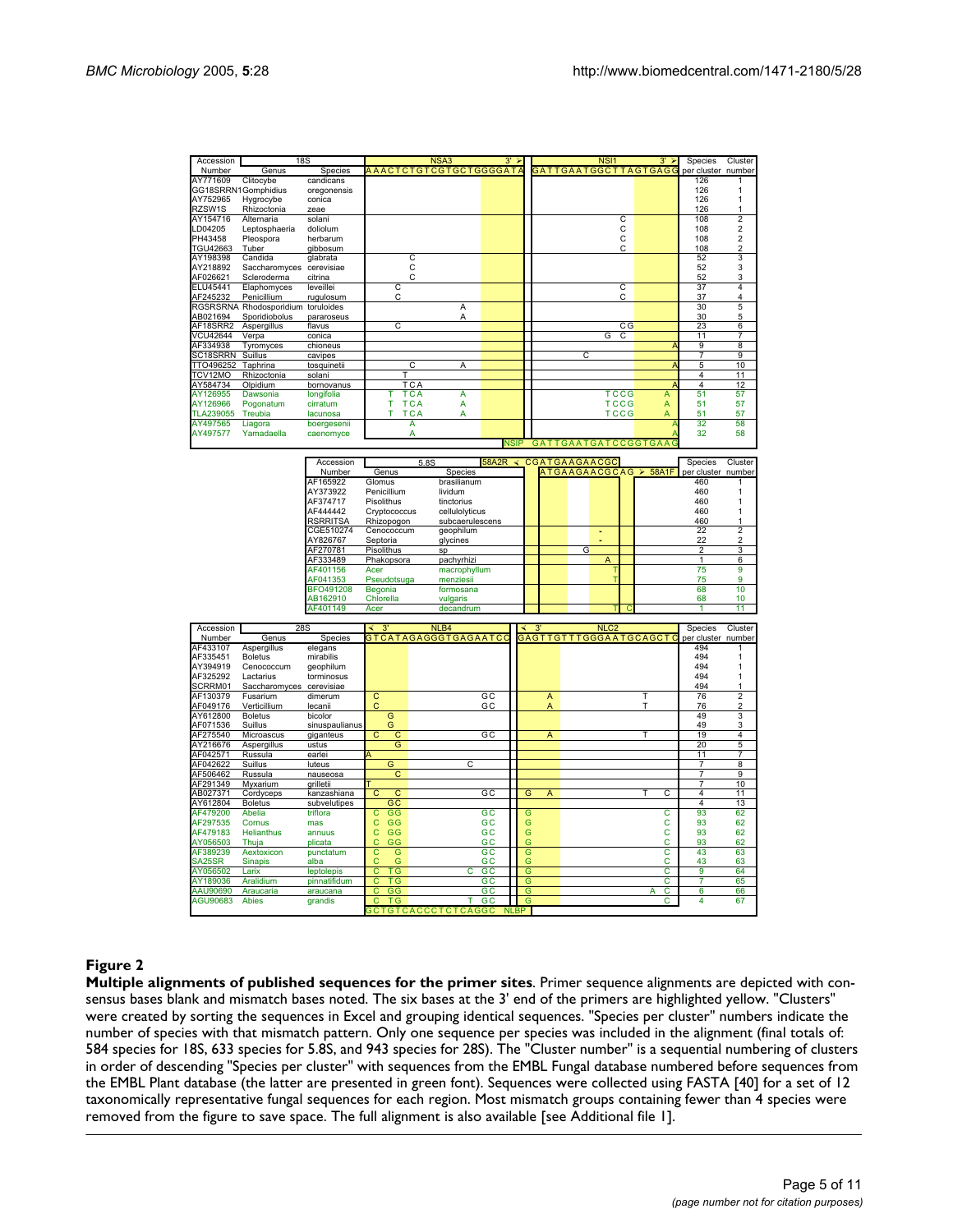against the same patterns derived from a nested PCR starting with the NSA3/NLC2 first-round primer pair. In this case, insufficient genomic DNA was carried over to the second round to amplify on its own so the product of the inner, second-round primers must have arisen from target sequences within the first product and not from another part of the genome. Thirdly, for DNA extracts with high percentages of plant DNA, the plant primers NSIP and NLBP were used to characterize the product and/or patterns that would result from amplifying plant sequences because of insufficient stringency. These methods were also incorporated into a quality assurance protocol.

# *Efficacy of the new fungal PCR system*

The primer pair NSI1/NLB4 has successfully amplified 32 species of fungal sporocarps in 15 genera collected from geographically diverse locales in Oregon (all basidiomycetes but *Tuber*). As can be seen in Figure [3,](#page-6-0) the high diversity of the ITS sequences is evident from the variation in PCR product lengths. These amplifications were used to perform PCR-RFLP cluster analysis (Figure [4\)](#page-7-0). The primer pair NSI1/NLB4 also has successfully amplified 26 species in 15 genera of dilution-plate isolated ascomycetous soil microfungi. No *Zygomycetes glomus* species were tested and from sequence data it appears unlikely that they would amplify (Figure 2). The mycorrhizal Ascomycetes, *Cenoccocum* (identified visually and by the presence of the ITS1 intron [18]) and *Tuber melanosporum*, have amplified well and given restriction patterns consistent with their published sequences (Table 2). The ITS1 intron is also found in *Hymenoscyphus ericae* [19]. Occurrence of this ITS1 intron may be widespread enough to affect some studies where the large size of the amplicons (800–1000 base pairs) causes technical difficulties. If necessary, the forward primer, ITS1 [5], may be used with NLB4 as an alternative since this non-specific primer is downstream of the intron and can be used to avoid amplifying the intron.

The capacity of these primers to amplify fungal targets has encouraged us to develop numerous collaborations where the primers have been applied to a wide range of techniques. Examples of applying the primers in current projects include:

1) amplified ectomycorrhizal fungi from more than 2000 single-root-tip DNA extracts [20],

2) the primer pair NSI1/NLB4 has successfully amplified 30 species in 18 genera of plate-isolated ascomycetous soil microfungi (identified by Drs. Lidia Watrud and Jeffrey Stone, personal communication),

3) PCR-RFLP, T-RFLP and direct-sequencing analyses of individual morphotypes and whole-core extracts of ectomycorrhizal fungi on Loblolly pine grown in North Carolina USA [21] (Burke *et al*, personal communication),

4) characterized ectomycorrhizal fungi found on roots of eucalypts grown in Uruguay [[17\]](#page-9-0),

5) analysis of epiphytic fungi on agricultural crops by QPCR and LH-PCR [22].

Of the two primers situated in 5.8S, 58A1F gives slightly more robust PCR reactions than 58A2F, but based on sequence comparisons, is more likely to have difficulty amplifying *Cenococcum* targets. Both work well with NLB4, the LSU reverse primer used for ITS2 analysis. They both lay within the sequence for ITS3 [5] and are shorter by two bases: 58A1F being shorter on the 5' end and 58A2F being shorter on the 3' end.

# *Xanthogenate/Tween rapid extraction method*

In this study we also evaluated possible increases in efficiency of analyses by using the Xanthogenate/Tween (X/T) rapid extraction method instead of the CTAB/chloroform extraction. We initially tested the X/T method with additions of DNase to confirm the ability of the solution to protect DNA (commercially available *S. cerevisiae* genomic DNA, Promega cat. no. G3101). Comparing agarose gels showed that DNA degradation or loss attributable to DNase were not detectable; the same result was obtained with the CTAB extraction. DNA yields from single root tips using X/T were sufficient to give useful PCR reactions for more than half of the samples analyzed. Around 80% of single root tips extracted by the CTAB method yielded amplifiable fungal DNA using the nested amplification presented in this study. There are approximately half as many transfers in the X/T method as in the CTAB method and fewer centrifugations, so we are able to process four times as many samples in the same time. The fungal tissue of the ectomycorrhizas we were studying is concentrated mostly on the outside of the ectomycorrhizal root tips. By not grinding the samples, and therefore extracting relatively more from the surface than the interior of the ectomycorrhizal root tip, we also decrease the amount of plant DNA and phenolics in the extracts. Consequently, for the analyses where the goal was PCR-RFLP verification of ectomycorrhizal roots first classified using gross morphological traits, only the more healthy mycorrhizas would likely produce strong patterns for the primary fungal symbionts. This was seen potentially as a positive attribute of the X/T extraction procedure. Those root tips that failed to yield amplifiable fungal DNA by the X/T procedure may have done so after CTAB extraction, but also may be senescent roots colonized by saprobic fungi. In other words, the high sensitivity of the CTAB extraction in conjunction with the nested PCR carries an increased risk of identifying saprobic fungi as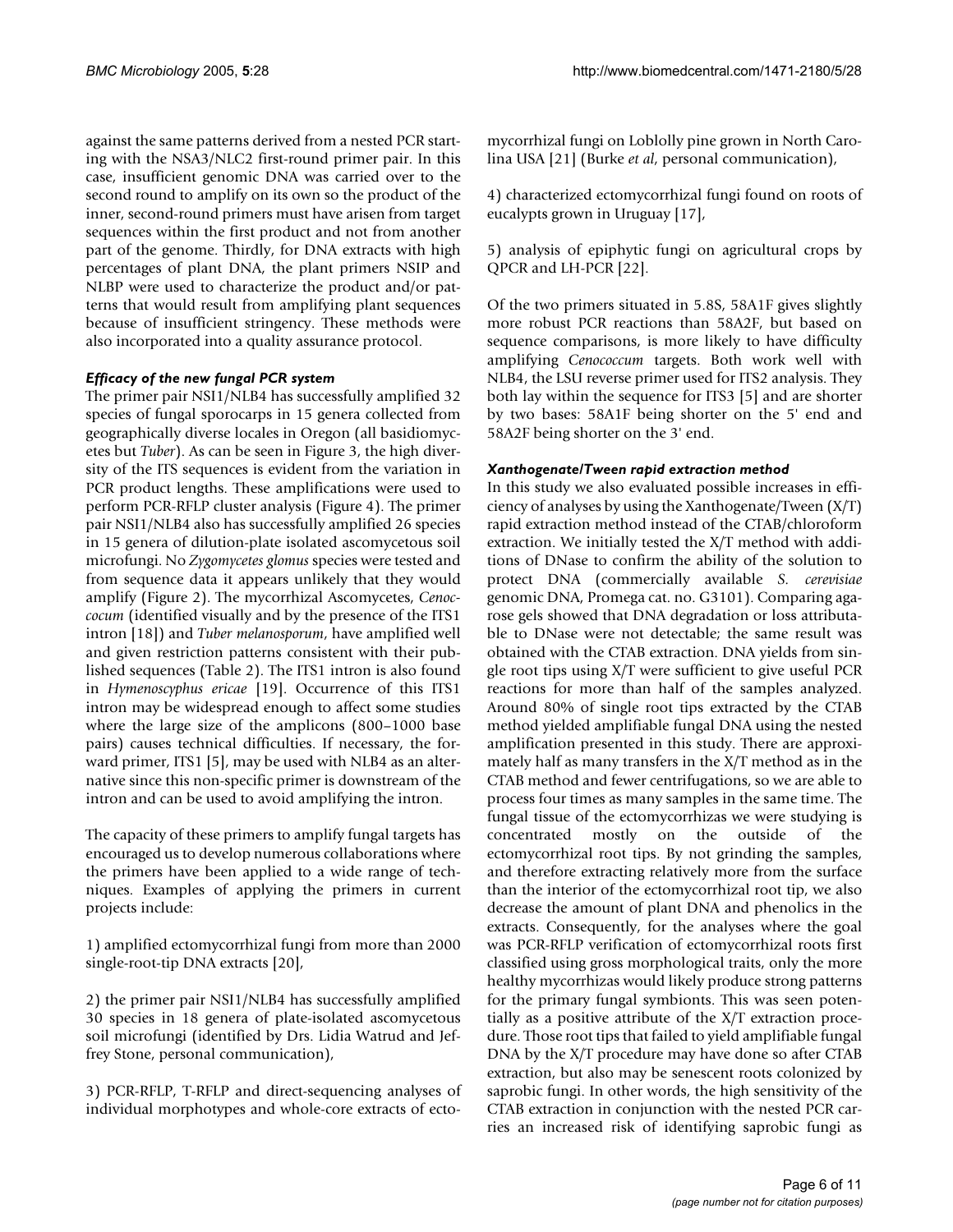<span id="page-6-0"></span>

### Example of the nested NSI1/NLB4 PCR reaction **Figure 3** applied to single-species fungal DNA extracts

**Example of the nested NSI1/NLB4 PCR reaction applied to single-species fungal DNA extracts**. Ethidium Bromide fluorescence image showing electrophoresis of nested NSI1/NLB4 PCR product for a group of sporocarp extracts. Gel was run with 0.7% high melting point agarose plus 2% Synergel additive (Diversified Biotech, Boston, MA, cat. no. SYN-100). Roche DNA molecular weight marker VIII (cat. no. 1336045) was loaded at 100 ng in lanes 3, 8 and 13 (sizes for fragments to the left of the figure). Ten µL of PCR reaction was loaded in each well for each of the templates listed at the top of the gel as well as the no-template control in the last well.

ectomycorrhizal fungi where the ectomycorrhizal fungi are absent, senescent or otherwise poorly amplifiable. It may be that the decreased sensitivity of the X/T extraction procedure along with potential preferential extraction of DNA from healthy mycorrhizal fungi would help to overcome this risk. Researchers should bear in mind, though, that this bias towards root-surface fungal tissue could lead to underestimating fungal types that primarily reside within the root. The Xanthogenate/Tween extraction procedure should be seen as a complement to extractions involving tissue homogenization. The combination of these approaches could allow for some interesting possibilities such as localizing fungal distribution on and in the root.

#### **Conclusion**

The new suite of primers for Dikaryomycota presented here (specified using an extension of the Gargas and DePriest [23] numbering system) is anticipated to serve as the basis for a wide ranging system to analyze microbial communities, particularly in association with plants. In addition to the new plant primers, we are developing homologous primer sets for Oomycota and Zygomycota. By using the same sequence positions for multiple primer sets, we expect to maintain a high degree of comparability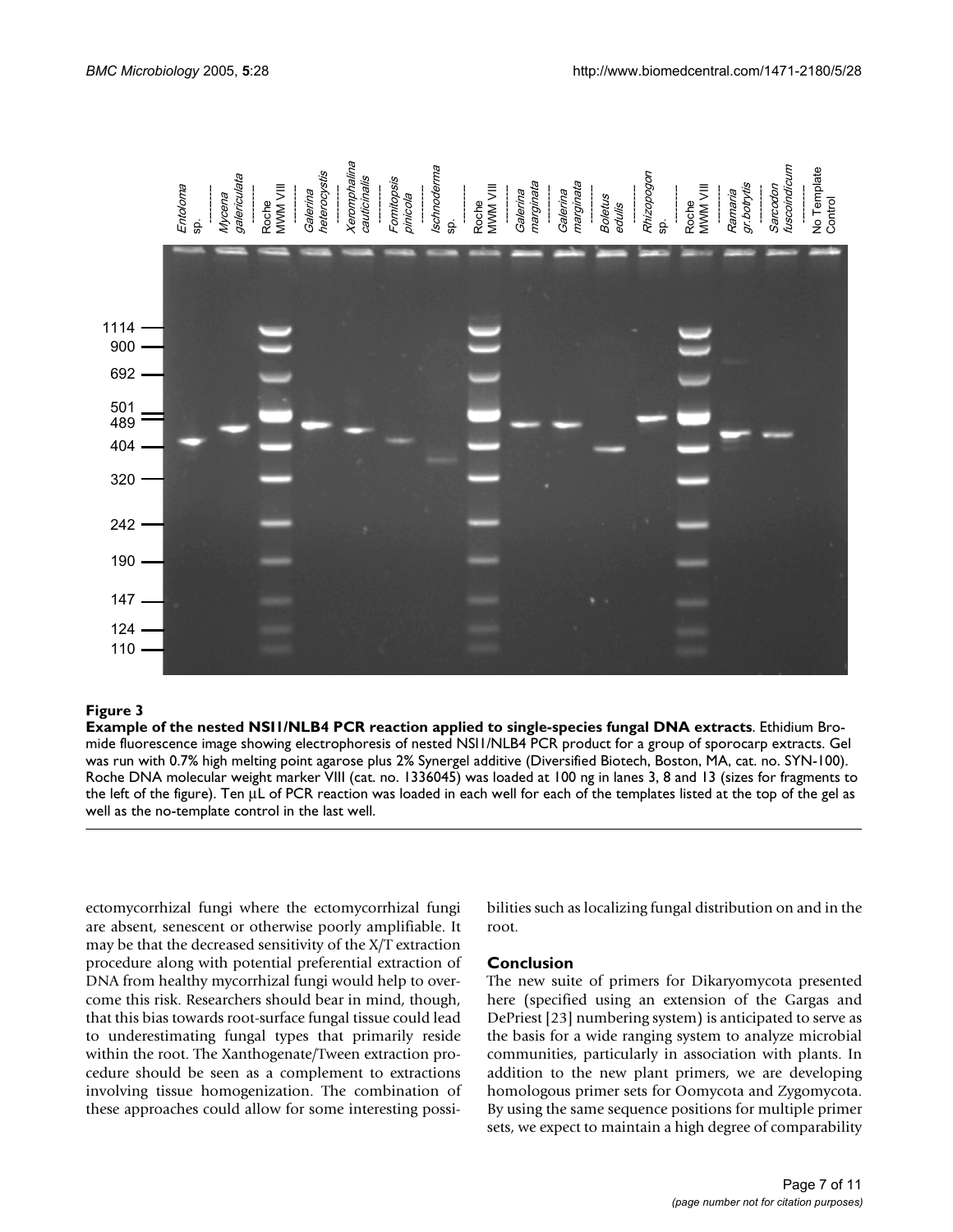<span id="page-7-0"></span>

#### **Figure 4**

**Dendrogram and PCR-RFLP patterns for sporocarps**. The upper section shows the species names and the cluster tree resulting from presences/absence analysis of the PCR-RFLP data. PCR-RFLP fragment sizes are presented below in base pairs for *Taq1*, *HinF1* and *Cfo1* restrictions as indicated at the right of the figure.

between PCR reactions. This approach also allows us to use an iterative approach to overcoming difficulties inherent in defining the taxonomic range of any particular primer set by developing "homologous" primers with differing target ranges. Emergent methods for molecular analysis of microbial communities are allowing for increasingly high sampling rates. Increased sampling rates are, in turn, the driving force behind more effectively characterizing these spatially-diverse and complex groups. Methods such as the Xanthogenate /Tween DNA extraction procedure similarly allow for rapid screening of large numbers of samples. Future studies of microbial communities are likely to rely heavily on methods that can be adapted to large-scale sample processing needed to make efficient use of increasingly rapid and powerful molecular technologies.

#### **Methods** *Primer description*

Primers were developed using multiple sequence alignments [24] of a representative taxonomic range of fungal and plant sequences downloaded from EMBL [25]. Nomenclature developed by Gargas and DePriest [23] for fungal primers was used with the exception that the sequence they refer to covers only the 1798 bases of 18S. We used the complementary sequence for *Saccharomyces cerevisiae* chromosome XII (EMBL ID SCYLR154C) to extend the numbering beyond the final base of 18S (EMBL ID SCRGEA). In this extension, the complement to base 8356 of SCYLR154C is the final base, 1798, of SCR-GEA. The resulting *S. cerevisiae* ribosomal operon numbering system can be calculated by subtracting the SCYLR154C base-position from 8356 and adding this difference to the 1798 bases of SCRGEA.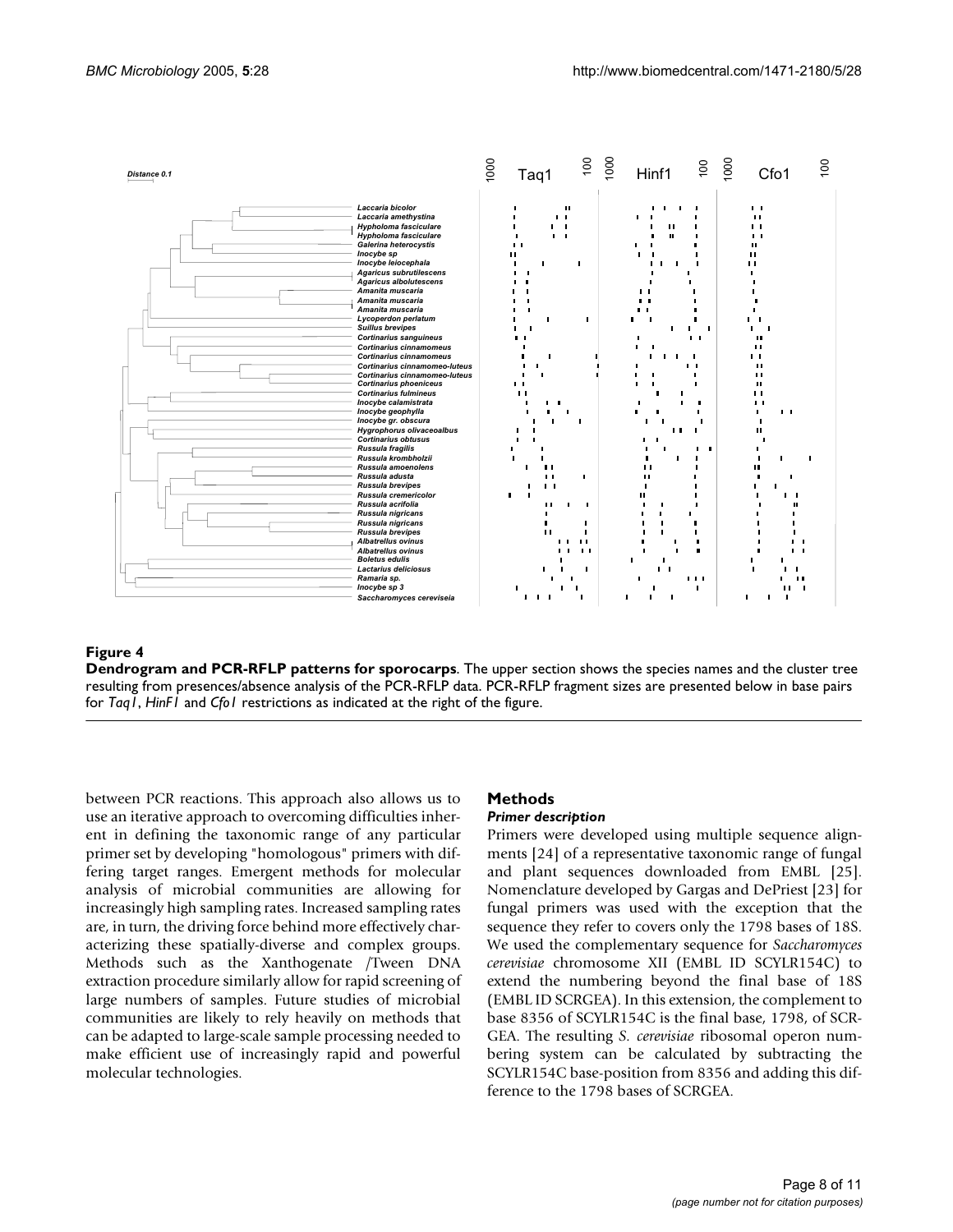# *Test samples*

Soil microfungi from litter and soil in the Cascade Mountains in Oregon USA were isolated on DRB medium [26] and were subcultured to malt agar and Czapek's with yeast extract [27] for microscopic examination. Isolates were identified on the basis of conidium formation and conidiophore structure [27-30]. Sporocarps were collected and archived from numerous locations in Oregon. They were identified by gross morphology and spore color [31,32]. Ectomycorrhizal root tips were sorted based on gross morphological features (*e.g.*, branching pattern, color, mantle texture, size, shape of tip, luster) as described elsewhere [33].

# *DNA extraction*

For most routine extractions of fungal tissue and our early extractions of ectomycorrhizal root tips, DNA was extracted using a CTAB protocol with 0.8% mercaptoethanol and incubating at 65°C for 1 hour [34]. An alternate extraction method modified from Ross [35] based on the action of xanthogenate [36] was later employed for rapid survey analyses of large numbers of ectomycorrhizal root tips. Single ectomycorrhizal root tips (approximately 1 mg tissue dry weight) were placed in each 1.5 mL tube with 600 µL Xanthine/Tween Buffer (100 mM Tris-HCl pH 7.5, 12.5 mM potassium ethyl xanthogenate (Fluka, Buchs, Switzerland, cat. no. 60040), 10 mM EDTA pH 8.0, 10% Tween 20, 500 mM NaCl). These were sonicated for 15 seconds and incubated 90–120 min at 60°C on a shaker. Tubes were then centrifuged 5 min at  $10,000 \times$  g to pellet undissolved tissue. Supernatant was removed to a new tube containing 1/5 volume of PEG/ NaCl (20% PEG-8000/2.5 M NaCl [37]) and 8 µL 1.25 mg/mL Linear Acrylamide (Ambion, Austin, Texas, cat. no. 9520). This was mixed by gently tipping the tube, and the mixture was incubated at 30°C for 15 minutes. DNA was precipitated by centrifuging 5 minutes (room temp.) at 10,000  $\times$  g, and then recovered by removing the PEG solution. The final DNA pellet was obtained by rinsing twice with 200 µL 80% ice-cold ethanol while mixing by gently tipping the tubes, followed by centrifuging 5 minutes at  $10,000 \times g$ , and lastly, by drying the pellet under vacuum for 30–45 minutes. In both protocols DNA was resuspended in a final volume of 100 µL TE buffer (pH 8, 10 mM Tris: 1 mM EDTA) after extraction by heating to 37°C for 10 minutes.

# *PCR amplification*

PCR was carried out in 50 µL reaction volumes using 2.0 mM  $MgCl<sub>2</sub>$ , 0.2 µM each primer, 0.2 mM dNTP, 0.5 mg [mL]<sup>-1</sup> bovine serum albumin (BSA) and 0.04 U [ $\mu$ L]<sup>-1</sup> FastStart Taq DNA polymerase (Roche Diagnostics GmbH, Mannheim, Germany) on a thermal cycler equipped with a heated lid. An initial denaturation and enzyme activation step of 6–10 minutes at 95°C was followed by amplification for 35 cycles at the following conditions: 30 seconds at 95°C, 40 seconds at 60°C, 40 seconds at 72°C. A final 5-minute extension at 72°C completed the protocol. PCR typically yielded between 50–60 ng amplicon  $[\mu L]^{-1}$ .

# *Restriction analysis*

PCR-RFLP for the ITS region was performed with three restriction endonucleases: *Cfo*I, *Hinf*I, and *Taq*I. After electrophoretic separation on 3% agarose gels containing ethidium bromide, images were captured using the AlphaImager 950, version 3.24 (Alpha Innotech Corporation, San Leandro, CA), image capture system and analyzed using the Gene Profiler program (Scanalytics, Inc., Fairfax, VA). After restriction patterns were quantified using Gene Profiler, data were collected in the associated database facility to generate a presences/absence binarydata file. This file was input to TreeConW software [38] to develop dendrograms using the Link algorithm [39],  ${Gdxy = (Nx + Ny) / (Nx + Ny + Nxy)}$ , and "Unweighted Pair-Group Method using Arithmetic averages" (UPGMA) clustering.

# *DNA quantification*

Absolute amounts of target DNA sequences extracted from samples were quantified by real-time PCR (QPCR) employing the DNA-binding fluorophore SYBR® Green 1 (Invitrogen Life Technologies, Carlsbad, CA). QPCR was performed on a RotorGene 3000 centrifugal amplification system (Corbett Research, Mortlake, Australia). PCR was performed with the primer pair, NSI1/58A2R, in 15 µL reaction volumes containing between 10 ng and 10 pg purified DNA, 0.40x SYBR® green, 0.50 mg mL-1 BSA, 3.0 mM MgCl, 0.6  $\mu$ m each primer, 0.2 mM dNTP, and 0.1 U [µL]-1 FastStart Taq DNA polymerase in 100 µL tubes. A dilution series containing known amounts of *S. cerevisiae* genomic DNA (Promega Corporation, Madison, WI, cat. no. G3101) was used as the standard for quantification of sample DNA in each morphotype class. Upon completing PCR, melting curve analysis was used to determine whether there was detectable primer-dimer contribution to the SYBR green fluorescence measurement of amplified DNA (identified as a distinct drop in fluorescence with increasing temperature at temperatures below 82°C where low-melting-point, non-target amplicons denature). Samples compromised by primer-dimer reactions were deleted from the analysis. Using a value of 17 femtograms per haploid genome of *S. cerevisiae*, we calculated *Saccharomyces* genome equivalents (SGE) per µL of extract volume.

# **Abbreviations**

BSA (Bovine Serum Albumin), ITS (Internal Transcribed Spacer), LH-PCR (Length Heterogeneity PCR), LSU (Large SubUnit-coding sequence), PCR-RFLP (Polymerase Chain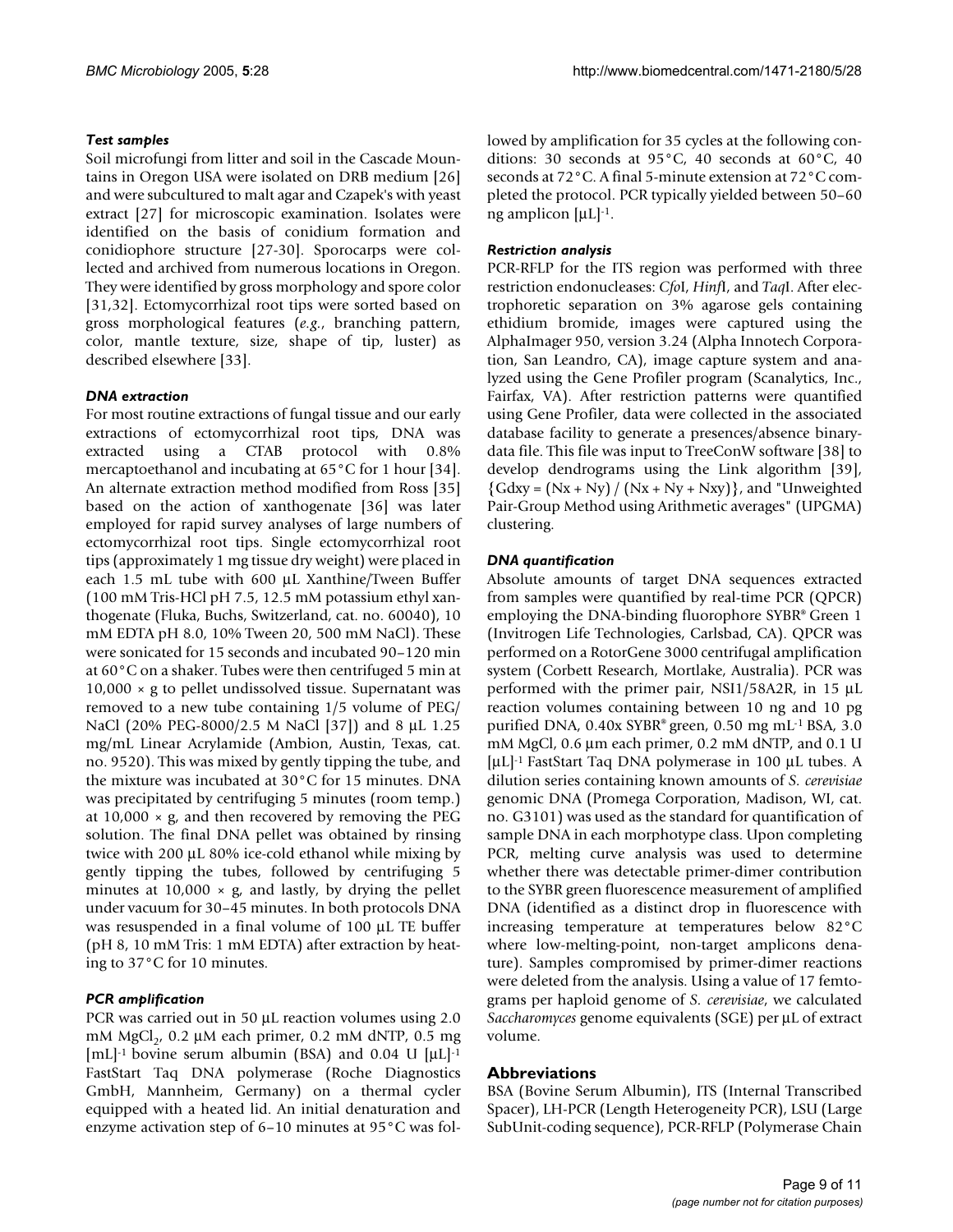Reaction-Restriction Fragment Length Polymorphism), QPCR (Quantitative PCR), SSU (Small SubUnit-coding sequence) TRF (Terminal Restriction Fragment), T-RFLP (Terminal Restriction Fragment Length Polymorphism), X/T (Xanthogenate/Tween rapid extraction method)

### **Authors' contributions**

Dr. Kendall J. Martin primarily was responsible for the research direction, conducting the research, and interpreting and presenting the results. Dr. Paul T. Rygiewicz instituted and coordinated the overarching research projects within which this work was hosted and played an advisory role in pursuing this research and developing the manuscript.

# **Additional material**

#### **Additional File 1**

*Multiple alignments of published sequences for the primer sites. This is the full set of sequences aligned to show the range of potential compatibility for the primers. This set was greatly reduced to create Figure 2.* Click here for file

[\[http://www.biomedcentral.com/content/supplementary/1471-](http://www.biomedcentral.com/content/supplementary/1471-2180-5-28-S1.pdf) 2180-5-28-S1.pdf]

# **Acknowledgements**

The research was funded, in part, by the U.S. Environmental Protection Agency. The manuscript was subjected to the Agency's peer and administrative reviews, and it was approved for publication. Mention of trade names or commercial products in this paper does not constitute endorsement or recommendation of use. We thank Dr. F.S. Sanchez for identifying sporocarps while working with us as a NATO Fellow, and Dr. V.L. Oliveira for assisting in developing the X/T rapid extraction method.

#### **References**

- 1. Molina R, Caldwell BA, Castellano MA, Horton T, Smith JE: **Mycorrhizae: Ectomycorrhizal fungi.** *Encyclopedia of Environmental Microbiology* 2002:2124-2132.
- Horton TR, Bruns TD: **[The molecular revolution in ectomycor](http://www.ncbi.nlm.nih.gov/entrez/query.fcgi?cmd=Retrieve&db=PubMed&dopt=Abstract&list_uids=11555231)[rhizal ecology: peeking into the black-box.](http://www.ncbi.nlm.nih.gov/entrez/query.fcgi?cmd=Retrieve&db=PubMed&dopt=Abstract&list_uids=11555231)** *Molecular Ecology* 2001, **10:**1855-1871.
- 3. Goodman DM, Trofymow JA: **Distribution of ectomycorrhizas in micro-habitats in mature and old-growth stands of Douglas-fir on southeastern Vancouver Island.** *Soil Biol Biochem* 1998, **30:**2127-2138.
- 4. Taylor AFS: **Fungal diversity in ectomycorrhizal communities: sampling effort and species detection.** *Plant Soil* 2002, **244:**19-28.
- 5. White TJ, Bruns T, Lee S, Taylor JW: **Amplification and direct sequencing of fungal ribosomal RNA genes for phylogenetics.** In *PCR Protocols: A Guide to Methods and Applications* Edited by: Innis MA, Gelfand DH, Sninsky JJ, White TJ. New York: Academic Press Inc; 1990:315-322.
- 6. Gardes M, Bruns TD: **[ITS primers with enhanced specificity for](http://www.ncbi.nlm.nih.gov/entrez/query.fcgi?cmd=Retrieve&db=PubMed&dopt=Abstract&list_uids=8180733) [basidiomycetes – application to the identification of mycor](http://www.ncbi.nlm.nih.gov/entrez/query.fcgi?cmd=Retrieve&db=PubMed&dopt=Abstract&list_uids=8180733)[rhizae and rusts.](http://www.ncbi.nlm.nih.gov/entrez/query.fcgi?cmd=Retrieve&db=PubMed&dopt=Abstract&list_uids=8180733)** *Mol Ecol* 1993, **2:**113-118.
- 7. Gardes M, Fortin J, White TJ, Bruns TD, Taylor JW: **Identification of indigenous and introduced symbiotic fungi in mycorrhizae by amplification of the internal transcribed spacer.** *Can J Bot* 1991, **69:**180-190.
- 8. Suzuki M, Rappé MS, Giovannoni SJ: **[Kinetic bias in estimates of](http://www.ncbi.nlm.nih.gov/entrez/query.fcgi?cmd=Retrieve&db=PubMed&dopt=Abstract&list_uids=9797317) [coastal picoplankton community structure obtained by](http://www.ncbi.nlm.nih.gov/entrez/query.fcgi?cmd=Retrieve&db=PubMed&dopt=Abstract&list_uids=9797317)**

**[measurements of small-subunit rRNA gene PCR amplicon](http://www.ncbi.nlm.nih.gov/entrez/query.fcgi?cmd=Retrieve&db=PubMed&dopt=Abstract&list_uids=9797317) [length heterogeneity.](http://www.ncbi.nlm.nih.gov/entrez/query.fcgi?cmd=Retrieve&db=PubMed&dopt=Abstract&list_uids=9797317)** *Appl Environ Microbiol* 1998, **64:**4522-4529.

- 9. Landeweert R, Leeflang P, Kuyper TW, Hoffland E, Rosling A, Wernars K, Smit E: **[Molecular identification of ectomycorrhizal](http://www.ncbi.nlm.nih.gov/entrez/query.fcgi?cmd=Retrieve&db=PubMed&dopt=Abstract&list_uids=12514012) [mycelium in soil horizons.](http://www.ncbi.nlm.nih.gov/entrez/query.fcgi?cmd=Retrieve&db=PubMed&dopt=Abstract&list_uids=12514012)** *Appl Environ Microbiol* 2003, **69:**327-333.
- 10. Liu W-T, Marsh TL, Cheng H, Forney LJ: **[Characterization of](http://www.ncbi.nlm.nih.gov/entrez/query.fcgi?cmd=Retrieve&db=PubMed&dopt=Abstract&list_uids=9361437) microbial diversity by determining Terminal Restriction [Fragment Length Polymorphisms of genes encoding 16S](http://www.ncbi.nlm.nih.gov/entrez/query.fcgi?cmd=Retrieve&db=PubMed&dopt=Abstract&list_uids=9361437) [rRNA.](http://www.ncbi.nlm.nih.gov/entrez/query.fcgi?cmd=Retrieve&db=PubMed&dopt=Abstract&list_uids=9361437)** *Appl Environ Microbiol* 1997, **63:**4516-4522.
- 11. Marsh TL, Liu WT, Forney LJ, Cheng H: **Beginning a molecular analysis of the eukaryal community in activated sludge.** *Water Science Technology* 1998, **37:**455-460.
- 12. Cole JR, Chai B, Marsh TL, Farris RJ, Wang Q, Kulam SA, Chandra S, McGarrell DM, Schmidt TM, Garrity GM, Tiedje JM: **[The Ribosomal](http://www.ncbi.nlm.nih.gov/entrez/query.fcgi?cmd=Retrieve&db=PubMed&dopt=Abstract&list_uids=12520046) Database Project (RDP-II): previewing a new autoaligner [that allows regular updates and the new prokaryotic](http://www.ncbi.nlm.nih.gov/entrez/query.fcgi?cmd=Retrieve&db=PubMed&dopt=Abstract&list_uids=12520046) [taxonomy.](http://www.ncbi.nlm.nih.gov/entrez/query.fcgi?cmd=Retrieve&db=PubMed&dopt=Abstract&list_uids=12520046)** *Nucleic Acids Res* 2003, **31:**442-443.
- 13. Higuchi R, Fockler C, Dollinger G, Watson R: **[Kinetic PCR analy](http://www.ncbi.nlm.nih.gov/entrez/query.fcgi?cmd=Retrieve&db=PubMed&dopt=Abstract&list_uids=7764001)[sis: real-time monitoring of DNA amplification reactions.](http://www.ncbi.nlm.nih.gov/entrez/query.fcgi?cmd=Retrieve&db=PubMed&dopt=Abstract&list_uids=7764001)** *Bio-Technology* 1993, **11:**1026-1030.
- 14. Higuchi R, Dollinger G, Walsh PS, Griffith R: **[Simultaneous ampli](http://www.ncbi.nlm.nih.gov/entrez/query.fcgi?cmd=Retrieve&db=PubMed&dopt=Abstract&list_uids=1368485)[fication and detection of specific DNA sequences.](http://www.ncbi.nlm.nih.gov/entrez/query.fcgi?cmd=Retrieve&db=PubMed&dopt=Abstract&list_uids=1368485)** *BioTechnology* 1992, **10:**413-417.
- 15. Ririe KM, Rasmussen RP, Wittwer CT: **[Product differentiation by](http://www.ncbi.nlm.nih.gov/entrez/query.fcgi?cmd=Retrieve&db=PubMed&dopt=Abstract&list_uids=9056205) [analysis of DNA melting curves during the Polymerase](http://www.ncbi.nlm.nih.gov/entrez/query.fcgi?cmd=Retrieve&db=PubMed&dopt=Abstract&list_uids=9056205) [Chain Reaction.](http://www.ncbi.nlm.nih.gov/entrez/query.fcgi?cmd=Retrieve&db=PubMed&dopt=Abstract&list_uids=9056205)** *Anal Biochem* 1997, **245:**154-160.
- 16. Egger KN: **Molecular analysis of ectomycorrhizal fungal communities.** *Can J Bot* 1994:S1415-S1422.
- <span id="page-9-0"></span>17. Malvárez G, Oliveira VL: **A PCR/RFLP technique to characterize fungal species in** *Eucalyptus grandis* **[Hill ex. Maiden](http://www.ncbi.nlm.nih.gov/entrez/query.fcgi?cmd=Retrieve&db=PubMed&dopt=Abstract&list_uids=12682832) [ectomycorrhizas.](http://www.ncbi.nlm.nih.gov/entrez/query.fcgi?cmd=Retrieve&db=PubMed&dopt=Abstract&list_uids=12682832)** *Mycorrhiza* 2003, **13:**101-105.
- 18. Shinohara ML, LoBuglio KF, Rogers SO: **Group-I intron family in the nuclear ribosomal RNA small subunit genes of** *Cenococcum geophilum* **[isolates.](http://www.ncbi.nlm.nih.gov/entrez/query.fcgi?cmd=Retrieve&db=PubMed&dopt=Abstract&list_uids=8598059)** *Curr Genet* 1996, **29:**377-387.
- 19. Egger KN, Osmond G, Goodier JL: **Sequence and putative secondary structure of group I introns in the nuclear-encoded ribosomal RNA genes of the fungus** *Humenoscyphys ericae***[.](http://www.ncbi.nlm.nih.gov/entrez/query.fcgi?cmd=Retrieve&db=PubMed&dopt=Abstract&list_uids=7711072)** *Biochimica et Biophysica Acta* 1995, **1261:**275-278.
- 20. Martin KJ, Rygiewicz PT: **Fungal-specific PCR primers developed for analysis of the ITS region of environmental DNA extracts.** *Agronomy Abstracts, Annual Meeting, American Society of Agronomy: Salt Lake City, UT* 1999.
- 21. Burke D, Martin K, Rygiewicz P, Topa M: **Characterization of Ectomycorrhizal Fungal Communities Using TRFLP.** *Soil Biol Biochem* 2005 in press.
- 22. Martin KJ, Brooks RA, Phillips LL, Lepo JE: **Combining real-time quantitative PCR with terminal restriction fragment length polymorphism methods to detect crop-bioterrorism agents.** *Agronomy Abstracts, American Society of Agronomy: Denver, CO* 2003.
- 23. Gargas A, DePriest PT: **A nomenclature for fungal PCR primers with examples from intron-containing SSU rDNA.** *Mycologia* 1996, **88:**745-748.
- 24. Thompson JD, Higgins DG, Gibson TJ: **[CLUSTAL W: improving](http://www.ncbi.nlm.nih.gov/entrez/query.fcgi?cmd=Retrieve&db=PubMed&dopt=Abstract&list_uids=7984417) [the sensitivity of progressive multiple sequence alignment](http://www.ncbi.nlm.nih.gov/entrez/query.fcgi?cmd=Retrieve&db=PubMed&dopt=Abstract&list_uids=7984417) through sequence weighting, position-specific gap penalties [and weight matrix choice.](http://www.ncbi.nlm.nih.gov/entrez/query.fcgi?cmd=Retrieve&db=PubMed&dopt=Abstract&list_uids=7984417)** *Nucleic Acids Res* 1994, **22:**4673-4680.
- Kulikova T, Aldebert P, Althorpe N, Baker W, Bates K, Browne P, van den Broek A, Cochrane G, Duggan K, Eberhardt R, Faruque N, Garcia-Pastor M, Harte N, Kanz C, Leinonen R, Lin Q, Lombard V, Lopez R, Mancuso R, McHale M, Nardone F, Silventoinen V, Stoehr P, Stoesser G, Tuli MA, Tzouvara K, Vaughan R, Wu D, Zhu W, Apweiler R: **[The EMBL Nucleotide Sequence Database.](http://www.ncbi.nlm.nih.gov/entrez/query.fcgi?cmd=Retrieve&db=PubMed&dopt=Abstract&list_uids=14681351)** *Nucleic Acids Res* 2004, **32:**D27-D30.
- 26. King AD Jr, Hocking AD, Pitt JI: **[Dichloran-rose Bengal medium](http://www.ncbi.nlm.nih.gov/entrez/query.fcgi?cmd=Retrieve&db=PubMed&dopt=Abstract&list_uids=485140) [for enumeration and isolation of molds from foods.](http://www.ncbi.nlm.nih.gov/entrez/query.fcgi?cmd=Retrieve&db=PubMed&dopt=Abstract&list_uids=485140)** *Appl Environ Microbiol* 1979, **37:**959-996.
- 27. Pitt J: *A Laboratory Guide to the Common Penicillium Species* North Ryde, NSW: CSIRO; 1988.
- 28. Carmichael JW, Kendrick WB, Conners IL, Sigler L: *Genera of Hyphomycetes* Edmonton: University of Alberta Press; 1980.
- 29. Domsch KH, Gams W, Anderson T-H: *Compendium of Soil Fungi. (Reprint with Supplements.)* New York: Academic Press; 1993.
- 30. Nelson PE, Toussoun TA, Marasas WFO: *Fusarium Species: an Illustrated Manual for Identification* University Park: Penn. State University Press; 1983.